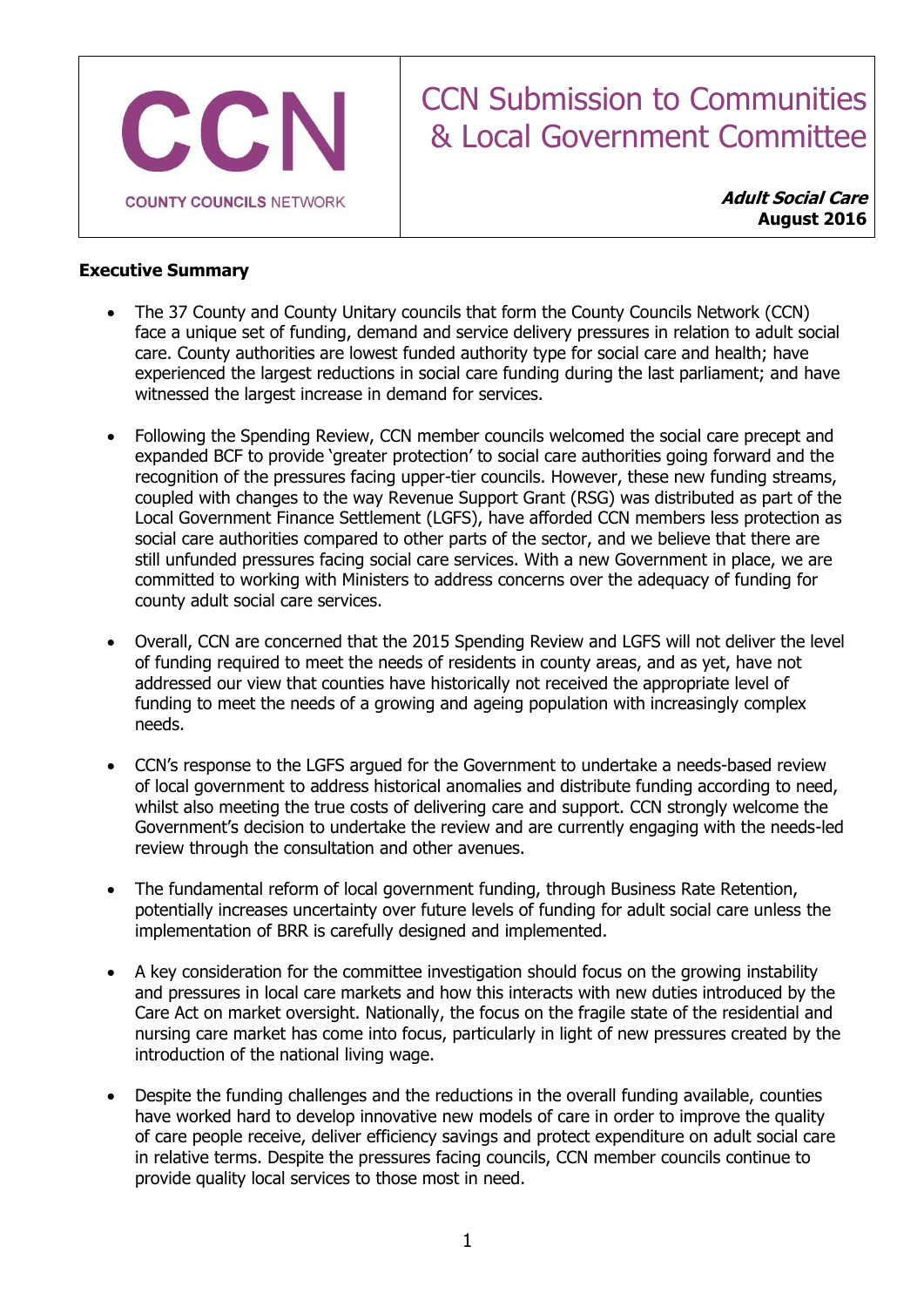# **Introduction**

- 1. The County Councils Network (CCN) has undertaken a wide range of policy development on adult social care and health integration during the past two years.
- 2. In particular, the committee should note during 2014 the County All Party Parliamentary Group (APPG), supported by CCN and Local Government Information Unit (LGiU), undertook its own inquiry into health and social care in county areas. The report, *The State of Care in Counties: The* [Integration Imperative](http://www.countycouncilsnetwork.org.uk/appg-inquiries/) was published in March 2015. It explored in detail the challenges facing county adult social care delivery and health integration and the barriers in county areas.
- 3. Since this report, CCN has commissioned two further pieces of independent research exploring the adult social care services in county areas, namely;
	- CCN & LaingBuisson: **[County Care Markets: Care Market Sustainability](http://www.countycouncilsnetwork.org.uk/countycaremarkets/) & The [Care Act](http://www.countycouncilsnetwork.org.uk/countycaremarkets/)**
	- CCN & LG Futures: **[Health & Social Care in Counties: Funding, Demand & Cost](http://www.countycouncilsnetwork.org.uk/news/2016/jan/health-amp-social-care-counties-funding-demand-amp-cost-pressures/)  [Pressures](http://www.countycouncilsnetwork.org.uk/news/2016/jan/health-amp-social-care-counties-funding-demand-amp-cost-pressures/)**
- 4. While this submission draws on this evidence, we ask that the committee consider this evidence in full alongside this report. CCN is able to provide the committee with evidence submitted to the County APPG inquiry on best practice and innovation, alongside forthcoming material due for publication in autumn 2016.
- 5. In responding to the inquiry, CCN has played particular attention to the impact of the 2015 Spending Review and local government settlement on adult social care, alongside the emerging challenges and opportunities facing our members in relation to adult social care.

# **County Context**

6. The 37 County and County Unitary councils that form the County Councils Network (CCN) face a unique set of funding, demand and service delivery pressures in relation to adult social care.

# **Funding**

- 7. Our research has shown that county areas receive the least funding for adult social care services and have experienced the largest funding reductions.
- 8. Independent research undertaken by LG Futures estimated that per head over 65 allocations were significantly lower for CCN member councils than other local authority types. Counties received 44% less cash funding per head compared to the national average, 61% less than London Boroughs and 53% less than Metropolitan Boroughs. Only 41% of CCN member council funding consisted of government funding, with 59% raised via assumed council tax. This compares to 64% and 35% respectively in Metropolitan Boroughs.<sup>1</sup>
- 9. Between 2013/14 and 2015/16, on average CCN member councils have witnessed the largest reductions in estimated funding (-22.9%) compared to other local authority types. Due to County Councils only receiving 20% of New Homes Bonus payments, they are less able to offset reductions in cash funding. From this, isolating the 27 county councils shows that they have witnessed a higher reduction in estimated funding (-23.6% versus -21.0% for CCN unitaries).

<sup>-</sup><sup>1</sup> CCN & LG Futures: Health & Social Care in Counties: Funding, Demand & Cost Pressures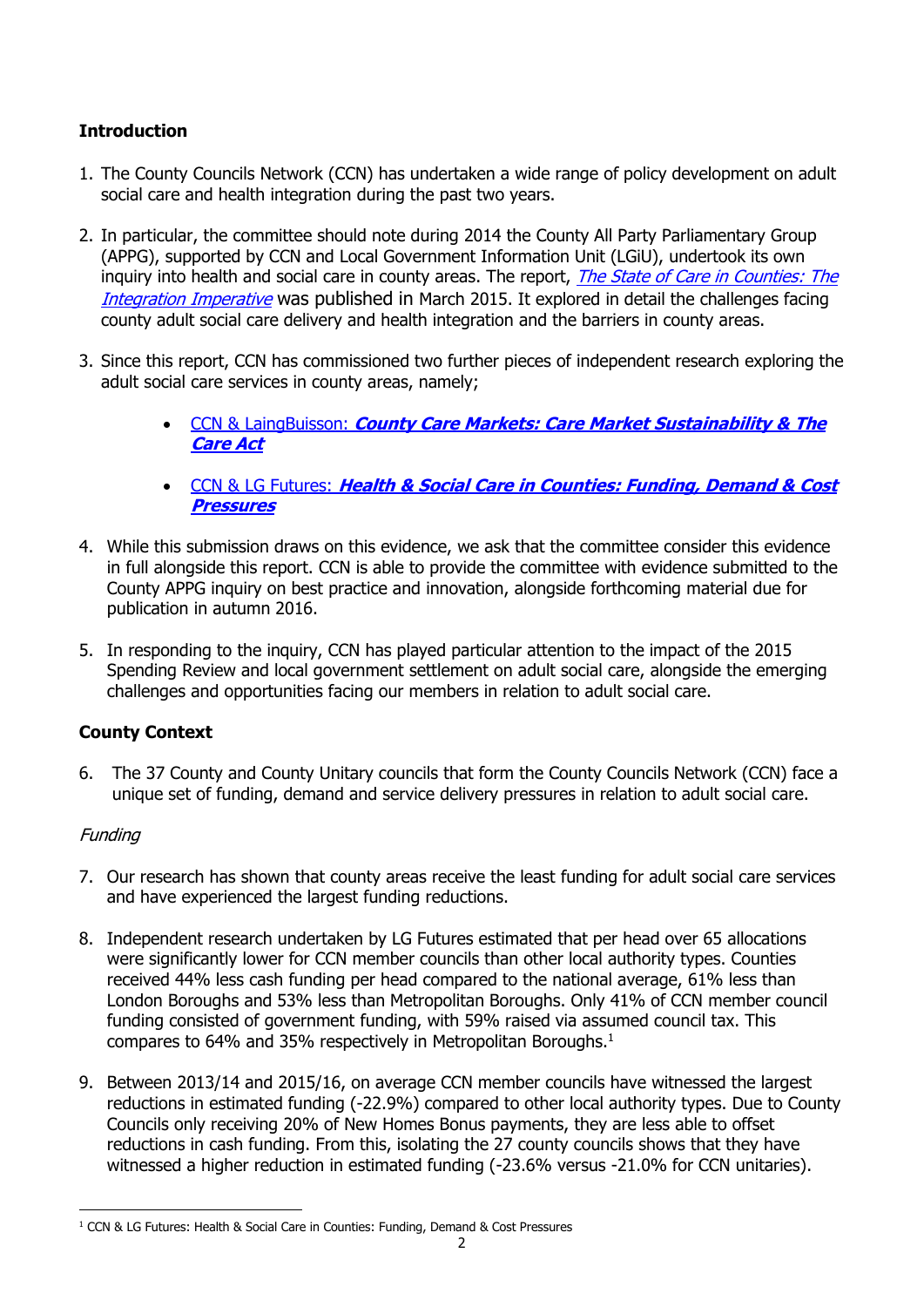10. Beyond adult social care funding, it is also important to consider the total quantum of funding available in county areas to meet health and care needs. This is especially pertinent given the Government's ambition to have an integrated health and social care system by 2020. Based on their total population of 25.4 million and national average allocations, it is calculated that CCN member councils received £1.98bn less national funding.County health and social care commissioners have, on average, £78 less per head over 65+ population to spend.<sup>2</sup>

# Demand

- 11. The same study by LG Futures also analysed demand pressures in county areas:
	- LG Futures state that one of the principle quantitative measures of the demand for social care services is the number of referrals made and subsequent contacts with local authorities. In the five-year period to 2013/14, the number of contacts in CCN authorities has increased by 8.5%. This is in comparison to overall reductions in contacts in other types of authority. CCN members experienced the largest increase in referrals from primary and secondary health care. This could potentially indicate additional pressures faced by CCN authorities from measures to reduce delayed discharges, given the higher proportion of the elderly population in CCN areas.
	- Between October 2010 and September 2015 CCN member councils have experienced an above average increase of 18.8% in patients whose care has been delayed, with only non-CCN unitary councils seeing a higher percentage increase.
	- CCN have significantly higher numbers of older people compared with other types of local authorities – 20% of counties populations are over 65's compared with 11.5% for London Boroughs and 9.2% are over 75's compared to 5.4% in London Boroughs. CCN members' elderly populations are also projected to grow more quickly than the comparator groups. Over the next five years, the number of older residents in CCN authorities is projected to rise at an average annual rate of 2.0%, compared to the England average of 1.8%. This is also faster than the London boroughs (1.9%), other unitary authorities (1.9%) and metropolitan boroughs (1.5%).
	- CCN member councils will see increased costs of £247m of additional demographic cost pressures by the end of the decade. This is 52% of all demographic costs for English local authorities.

# Rurality & Geography

-

- 12. On average CCN member councils' areas are 70% rural. Counties can cover a vast geographical area with many different population centres and markets. The geography and polycentric nature of counties creates additional costs for both NHS and council partners, which are not always addressed within national funding formulae.
- 13. Comprehensive research undertaken by LG Futures in 2011 concluded that specific cost drivers associated with rural service delivery led to 'a substantial cost penalty' for predominately rural areas. They argued that 'the provision for sparsity within the formulae is very small compared to the size of the actual cost penalty'.<sup>3</sup>

<sup>2</sup> CCN & LG Futures: Health & Social Care in Counties: Funding, Demand & Cost Pressures

<sup>&</sup>lt;sup>3</sup> LG Futures. Sparsity Partnership for Authorities Delivering Rural Services (SPARSE-RURAL) Costs of Providing Services in Rural Areas (2011)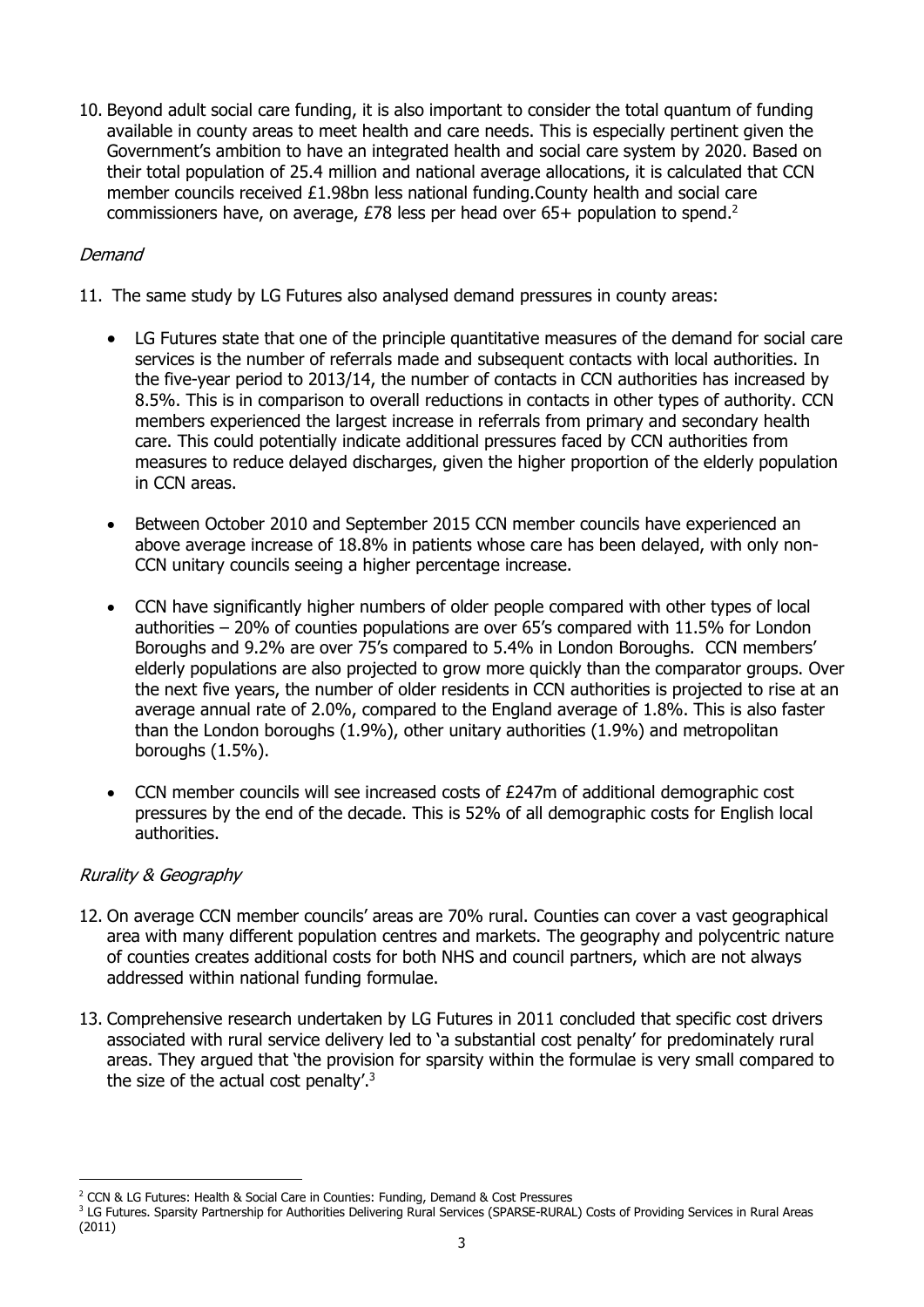- 14. The County APPG inquiry in 2015 concluded that rurality had a direct impact on the supply of care workers in this sector. Population sparsity leads to higher delivery costs and makes it more difficult for commercial providers to keep their staff.<sup>4</sup>
- 15. For example, data obtained as part of the UK Home Care Association's (UKHCA) Homecare Deficit report highlights that on average counties are faced with paying the highest hourly fees for domiciliary care (£14.69 per hour), despite having the lowest level of expenditure per head of over 65 population of any local authority type.<sup>5</sup> By comparison local authorities in London have the highest average levels of expenditure per head of over 65s, but pay the second lowest level fees for domiciliary care  $(E13.71)$ . Factors exacerbated by county geography and rurality, such as longer travel times, fewer providers, competition for high quality care staff and fewer providers, are having an inflationary impact on the cost of care in county authorities.
- 16. Wide geographical areas also create a clear organisational challenge for the large and complex health economies in county areas. Counties often have much greater complexity in their health provision landscape, particularly in two tier areas. There are approximately 85 Clinical Commissioning Groups (CCGs) and 65 Acute Trusts located in CCN member council areas. Even within the local Government family there are also distinct challenges for many county areas. Within the 27 county councils in England there are 201 district councils. Districts are responsible for housing, local planning, Disabled Facilities Grants (DFGs), and provide wellbeing services across leisure environmental services and parks.

# **The impact of the 2015 Spending Review and Local Government Finance Settlement**

17. There is national recognition of the escalating funding challenges facing adult social care services with Simon Stevens, NHS England Chief Executive, recently stating at the NHS Confederation Conference:<sup>6</sup>

#### "The social care funding piece is unfinished business. It is obvious that there is going to be a widening gap between need and funding…"

- 18. In a recent (unpublished) survey of county Directors of Adult Social Care some 88% stated that the financial pressures facing their departments was either 'critical' or 'severe'. This assessment of the current financial situation facing social care highlights the particular strains facing county authorities. 7
- 19. CCN's Spending Review submission set out that our member councils were not opposed to budgetary reductions. We stated that county authorities will continue to play their part in reducing the national deficit, seeking efficiencies and further savings. However, we believe that any deficit reduction programme must be balanced and proportionate across Whitehall Departments and local public sector providers, ensuring resources are utilised in the most efficient and effective manner.<sup>8</sup>
- 20. In achieving this, and in specific relation to adult social care, CCN recommended that Government provide additional specific funding for social care services and reform the way in which funding was distributed between councils.

<sup>-</sup><sup>4</sup> CCN/LGiU/County APPG: [The State of Care in Counties: The Integration Imperative](http://www.countycouncilsnetwork.org.uk/appg-inquiries/)

<sup>5</sup> [The Homecare Deficit, UK Home Care Association, March 2015](http://www.ukhca.co.uk/pdfs/ukhca_the_homecare_deficit_201502_web_version_in_spreads.pdf)

<sup>6</sup> [Simon Stevens speech to NHS Confederation Conference, 17 June 2016](https://www.england.nhs.uk/2016/06/simon-stevens-confed-speech/)

<sup>7</sup> This figure is extracted from a CCN Survey of County Directors of Adult Care due for publication in October 2016

<sup>8</sup> CCN. Spending Review Submission (2015)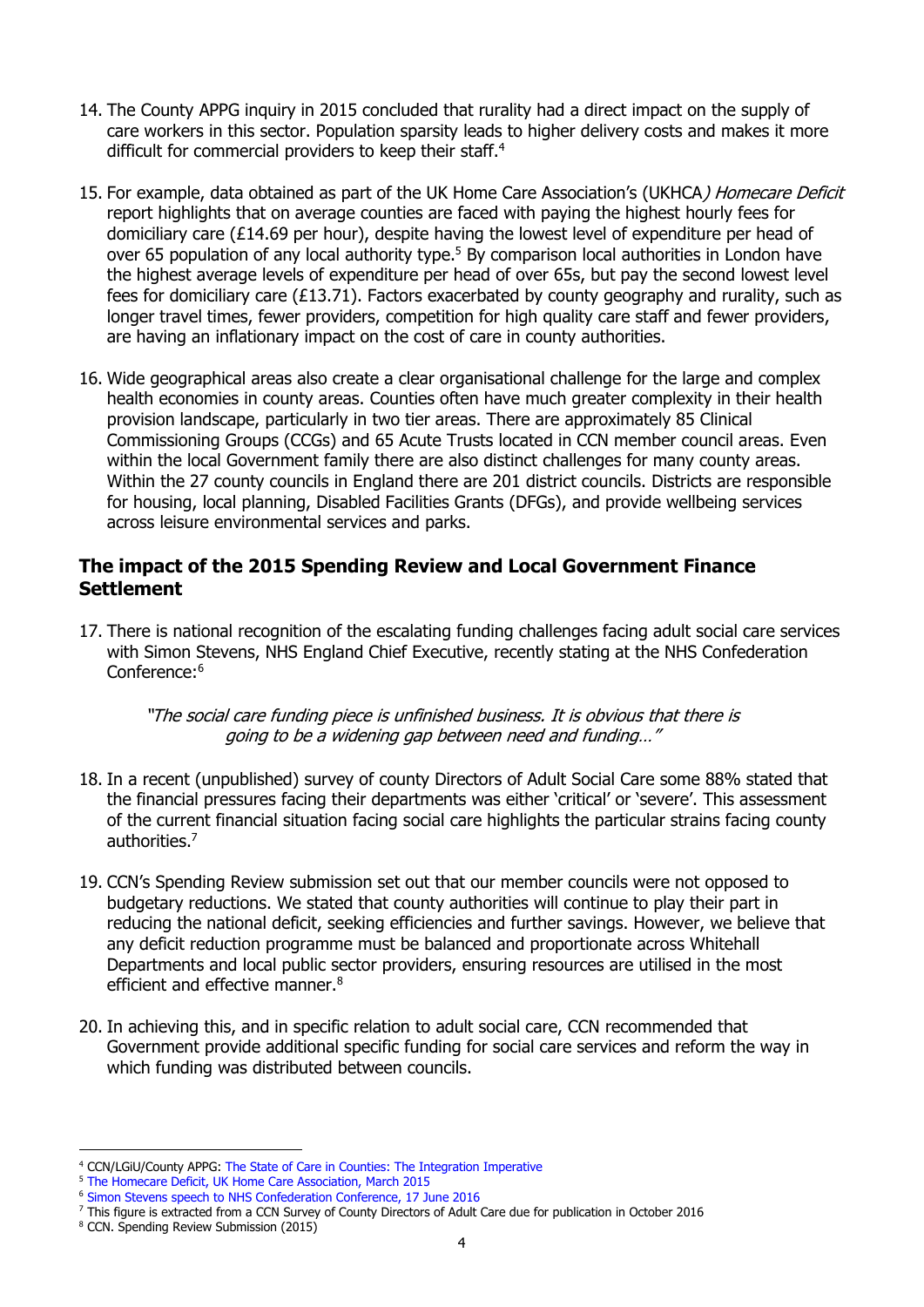# Adult Social Care Precept & Expanded Better Care Fund

- 21. Following the Spending Review, CCN member councils welcomed the social care precept and expanded BCF to provide 'greater protection' to social care authorities going forward and the recognition of the pressures facing upper-tier councils.
- 22. However, these new funding streams, coupled with changes to the way Revenue Support Grant (RSG) was distributed as part of the Local Government Finance Settlement (LGFS), have afforded CCN members less protection as social care authorities compared to other parts of the sector, and we believe that there are still unfunded pressures facing social care services.
- 23. Changes to the manner in which RSG were calculated resulted in CCN member councils witnessing unexpected levels of funding reductions. CCN argued that due to the absence of a full public technical consultation, the redistribution of RSG within the settlement had not fully taken into account the needs of local populations, both currently and over the four-year Spending Review period.
- 24. On the social care precept, our response to the LGFS showed that if every CCN member council applied the social care precept, it would raise the least in counties per head of 65 and over population. On the expanded BCF, proportionally counties receive significantly less funding than other local authority types. For example, the largest disparity occurs in 2018/19 when Metropolitan Boroughs will receive the equivalent of 193% per head more funding than CCN member councils.<sup>9</sup>
- 25. Taken as a whole, the funding provided to non-CCN authority areas through the precept and BCF per head of population aged 65+ will be significantly higher over the course of this Parliament. This disparity peaks in 2018/19, when London receives 170% more funding per head of population more than CCN councils, this disparity should be considered in the context of the most acute demand-led social care pressures facing county areas that are outlined in this submission.

# **Table 1: Additional Funding Per Head of 65+ Yr Old Population- BCF/Social Care Precept Combined**

| LA Types       | 2017/18 | % Diff<br><b>CCN</b><br><b>Allocation</b> | 2018/19 | % Diff<br><b>CCN</b><br><b>Allocation</b> | 2019/20 | % Above<br><b>CCN</b><br><b>Allocation</b> |
|----------------|---------|-------------------------------------------|---------|-------------------------------------------|---------|--------------------------------------------|
| <b>CCN</b>     | £79.58  |                                           | 116.62  |                                           | 254.11  |                                            |
| Met            | £110.69 | 39%                                       | 276.86  | 137%                                      | 428.04  | 68%                                        |
| London         | 137.17  | 72%                                       | 315.09  | 170%                                      | 466.51  | 84%                                        |
| <b>UA</b>      | 95.32   | 20%                                       | 211.88  | 82%                                       | 324.47  | 28%                                        |
| <b>England</b> | 93.67   | 18%                                       | 210.18  | 80%                                       | 322.56  | 27%                                        |

26. Nationally, evidence shows that much of the additional funding through the precept has been absorbed in 2016/17 by the introduction of the National Living Wage (NLW). The recent Association of Directors of Adult Social Services (ADASS) survey found that for 2016/17 the social care precept will raise less than two-thirds of the calculated costs of the NLW, which is expected to costcouncils £520m, significantly more than the  $E380m$  raised through the precept.<sup>10</sup> There is

<sup>-</sup><sup>9</sup> CCN. Response to the Local Government Finance Settlement 2016/17<http://www.countycouncilsnetwork.org.uk/library/july-2013/file115/> <sup>10</sup> [Association of Directors of Adult Social Services Budget Survey, July 2016](https://www.adass.org.uk/media/5379/adass-budget-survey-report-2016.pdf)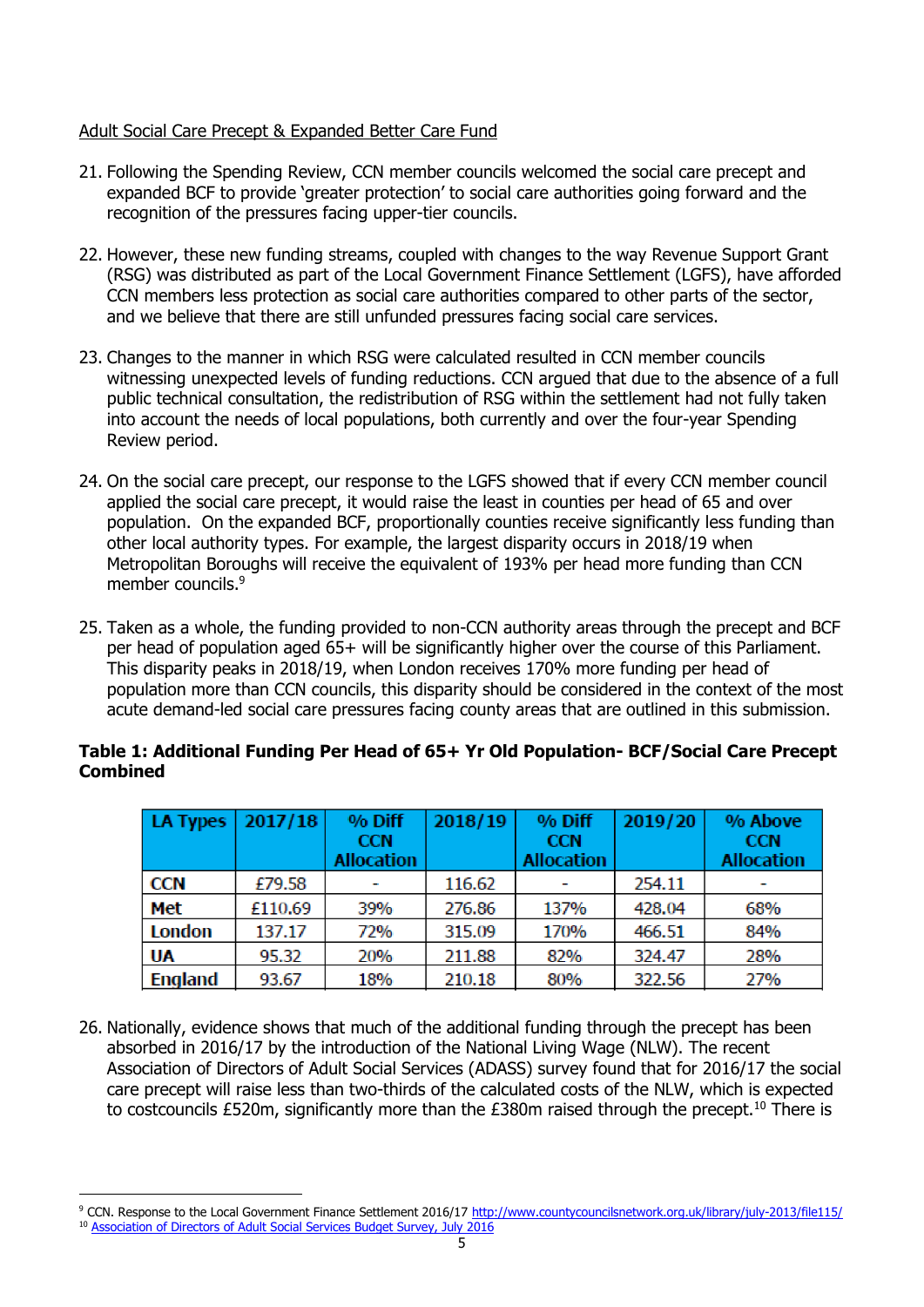also ongoing concern over the funding pressures created by expanded Deprivation of Liberty Safeguards creating an additional burden on councils.<sup>11</sup>

- 27. The structure of the settlement over the Spending Review period increases the challenges facing CCN member councils, who are seeking to deliver their duties under the Care Act to assess and meet the needs of people in need of care and support. Funding for adult social care is effectively back-loaded, with the expanded BCF only reaching its full potential in 2019/20. The optional social care precept will also only be fully realised in the same year.
- 28. The Government's last minute decision to provide an additional £292m transitional funding to compensate county authorities for the redistribution of RSG during the first two years of the settlement was welcome.<sup>12</sup> However, this funding, provided through a transitional grant and Rural Services Delivery Grant (RSDG), only served to reduce the pace of funding reductions for the first two years of the settlement. Despite this additional funding, CCN member councils are still faced with the most significant reductions in funding over the remainder of this Parliament. The transitional funding and RSDG are equivalent to an average uplift of funding in county areas of £5.33 per head of population in 2016/17 and £6.26 in 2017/18.
- 29. Overall, CCN are concerned that the 2015 Spending Review and LGFS will not deliver the level of funding required to meet the needs of residents in county areas, and as yet, have not addressed our view that counties have historically not received the appropriate level of funding to meet the needs of a growing and ageing population with increasingly complex needs.
- 30. This is a view reflected in CCN's recent survey of County Directors of Adult Social Care. Nearly all of the Directors who responded to the survey (96%) are "not very confident" the expanded Better Care Fund and social care precept will counter the financial pressures facing adult social care in their local authority.
- 31. The financial climate facing social care is likely to impact on the ability of local authorities and the NHS to deliver the significant efficiency target set out in the NHS Five Year Forward View. The continued underfunding of adult social care will call into question their ability to deliver quality social care services to those most in need, prevent system blockages and reduce delayed discharges within the NHS.
- 32. To reduce the impact of Government funding reductions in the short-term, CCN has been calling for the expanded BCF to be frontloaded to provide much needed funding to county authorities facing the most acute demographic, demand and financial pressures. Such an approach would not necessarily resolve funding issues for all county authorities, however it would provide much needed funding upfront within the existing Government budget envelope. It is also imperative that the Government's publishes its consultation on the formulae to distribute the extended BCF, which has been delayed.
- 33. With a new Government in place, we are committed to working with Ministers to address concerns over the adequacy of funding for county adult social care services.

#### **Needs-Based Funding Review**

-

34. Alongside the social care precept, expanded BCF, and changes in LGFS distribution, government has announced radical reforms to the way councils will be funded through full business rates

<sup>11</sup> Community Care, June 7<sup>th</sup> 2016 [http://www.communitycare.co.uk/2016/06/07/government-face-legal-challenge-deprivation-liberty](http://www.communitycare.co.uk/2016/06/07/government-face-legal-challenge-deprivation-liberty-safeguards-funding/)[safeguards-funding/](http://www.communitycare.co.uk/2016/06/07/government-face-legal-challenge-deprivation-liberty-safeguards-funding/)

<sup>&</sup>lt;sup>12</sup> [Final local government finance settlement 2016 to 2017, Department of Communities & Local](https://www.gov.uk/government/speeches/final-local-government-finance-settlement-2016-to-2017) Government, 8 February 2016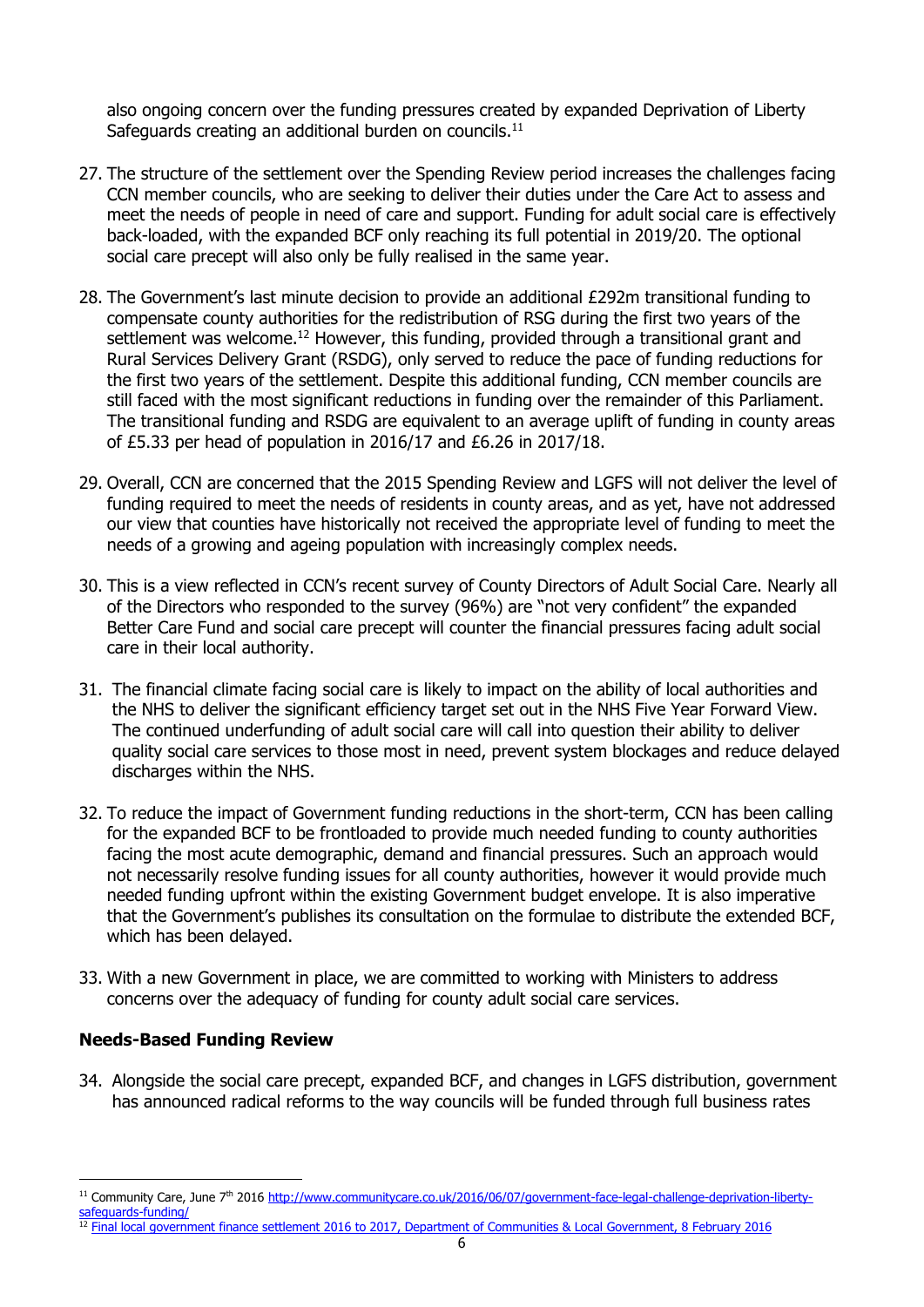retention (BRR). Moreover, in response to recommendations by  $CCN<sub>1</sub>^{13}$  Government also announced a needs-based funding review as part of moves to self-reliance through BRR.

- 35. In our response to the LGFS, CCN argued that an inherent problem with the methodology to distribute RSG is its failure to fully reflect needs and demand, particularly in relation to the demand in social care outlined above. While CCN recognises the need for some sort of spending power measure, any measure which fails to take into account the impact of inflation and demographic growth is fundamentally flawed. In the short-term this lead to the disproportionate reductions for CCN member councils, particularly during 2016/17 & 2017/18, and could potentially embed unfairness into the baseline that will be used for full BRR.
- 36. In particular, our LG Futures research showed that the decision to freeze the Social Care Relative Needs Formula (SCRNF) in 2013/14 has meant that counties do not receive an annual uplift in their share of national funding based on demographic growth. As a result, per capita funding levels for counties will continue to fall relative to other local authority types.
- 37. In line with the above points on funding and demand-led pressures in county areas, CCN's response to the LGFS stated that the needs-based review must seek to address historical anomalies and distribute funding according to need, whilst also meeting the true costs of delivering care and support.
- 38. CCN strongly welcome the Government's decision to undertake the review and are currently engaging with the needs-led review through the consultation and other avenues, including the CLG committee evidence gathering process.

# **Business Rates Retention**

-

- 39. The fundamental reform of local government funding, through Business Rate Retention, potentially increases uncertainty over future levels of funding for adult social care unless the implementation of BRR is carefully designed and implemented.
- 40. Recent research by Pixel Financial Management for CCN analysed business rates income for county areas and the potential implications of the reforms for our authorities. Although rateable values have performed relatively well in CCN authorities compared to the rest of the country, growth in Net Rates Payable has been below average. There also is a wide variety of characteristics, from very high levels of growth in the East Riding of Yorkshire to large reductions in Northamptonshire. Many CCN authorities, particularly in rural areas, have many business rate payers claiming reliefs; these are often small or rural businesses. As a result, growth in business premises often does not translate into growth in business rate income received by the local authority.<sup>14</sup>
- 41. With many counties struggling to turn rateable values into business rate income, combined with the social care pressures facing county authorities, Pixel questioned whether growth in business rates and council tax income will match the growth in demand-led services such as social care.
- 42. The research showed that the average increase in spending on adult social care for CCN authorities is likely to be somewhere between 4% and 5% per year (2.0% growth in demand and 2%-3% increase in unit costs). For all but three CCN authorities (based on past performance), the growth in business rates income will be less than the growth in adult social care pressures. Pixel concluded that there is a significant mismatch between the growth in a

<sup>&</sup>lt;sup>13</sup> DCLG Press Release, 8 February 2016 [https://www.gov.uk/government/news/greg-clark-confirms-historic-4-year-settlement-for-local](https://www.gov.uk/government/news/greg-clark-confirms-historic-4-year-settlement-for-local-government)[government](https://www.gov.uk/government/news/greg-clark-confirms-historic-4-year-settlement-for-local-government)

<sup>&</sup>lt;sup>14</sup> [Pixel Financial Management. Independent Analysis of Full Business Rate Retention in County Areas](http://www.countycouncilsnetwork.org.uk/library/july-2013/file124/)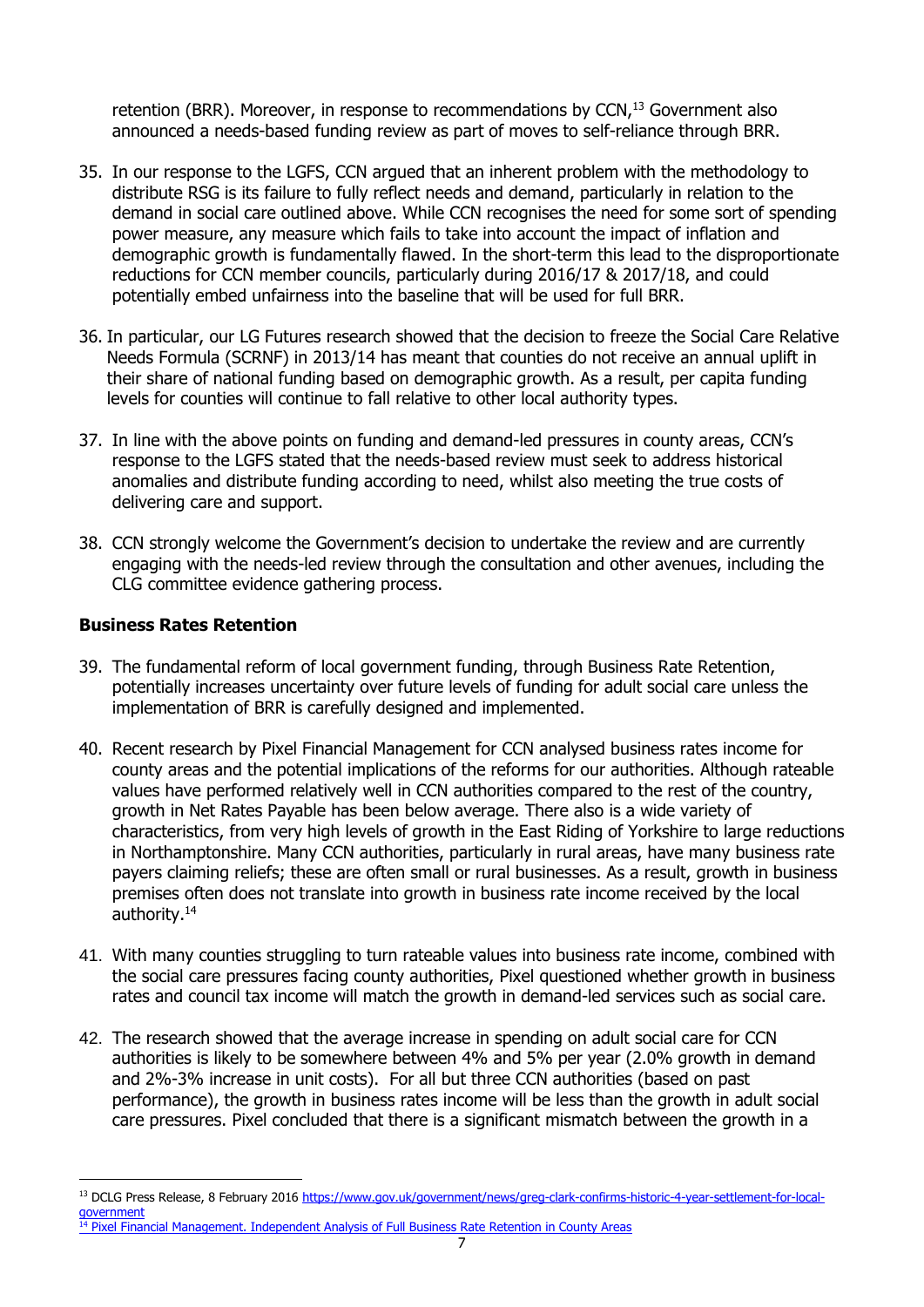demand-led service such as social care and the growth in business rates and other sources of income available to local authorities.<sup>15</sup>

- 43. CCN is currently part of the DCLG and LGA national steering group which is overseeing the implementation and design of the system. We are undertaking internal analysis to inform our response to the first stage of the consultation at the time of writing. The design of new system should provide protection for authorities in proportion to their demand-led, life critical responsibilities through top ups and tariffs. In particular, in implementing the reforms in county areas, careful consideration will also need to be given to how fast changing needs will be managed between resets, including regular revaluation of needs and an element of re-baselining takes account of the changing needs over the reset period.
- 44. In addition, BRR reforms are also proposing the devolution of a range of new responsibilities in exchange for retaining a potential additional quantum of approximately £11bn in business rates. The Society of County Treasurers (SCT) recently argued in a letter to Government that the first draw on the additional business rates devolved to councils should be to meet unfunded pressures across adult social care.<sup>16</sup>
- 45. CCN believe that while it is imperative that a range of new growth related powers are devolved as part of a balanced menu of new responsibilities under the BRR system, we agree with the SCT that before new responsibilities are devolved, Government should seek to provide additional funding for areas such as social care.
- 46. The needs-based review and business rates system must provide adequate funding for statutory services over time – this will represent the best for value for money for taxpayers and relieve pressures on other parts of the public sector.

#### Care Markets & Commissioning

-

- 47. The Care Act 2014 introduces new duties on local authorities to facilitate a vibrant, diverse and sustainable market for high quality care and support in their area, for the benefit of their whole local population, regardless of how the services are funded. In April 2015, a new law came into force which saw the Care Quality Commission (CQC) begin to operate the Market Oversight scheme. The core purpose of the new scheme is to give local authorities' early warning of likely failure, so they can plan and prepare for possible changes. This gives local authorities the best chance of protecting people who use services, who may be placed in a vulnerable position by potential closures.<sup>17</sup>
- 48. A key consideration for the committee investigation should focus on the growing instability and pressures in local care markets and how this interacts with new duties introduced by the Care Act on market oversight. Nationally, the focus on the fragile state of the residential and nursing care market has come into focus, particularly in light of new pressures created by the introduction of the national living wage.
- 49. In considering, this, we would advise the committee study independent research by LaingBuisson, on behalf of CCN, that found that that funding reductions in social care budgets have inevitably led to significant downward pressure on the fees paid by our member councils for residential and nursing care.<sup>18</sup> This has led to unsustainable pressures in local care markets, with many providers exiting the market.

<sup>&</sup>lt;sup>15</sup> Pixel Financial Management. Independent Analysis of Full Business Rate Retention in County Areas

<sup>&</sup>lt;sup>16</sup> LGC. August 8<sup>th</sup> 2016 [https://www.lgcplus.com/politics-and-policy/finance/shire-treasurers-set-out-joint-position-on-100-rates](https://www.lgcplus.com/politics-and-policy/finance/shire-treasurers-set-out-joint-position-on-100-rates-retention/7009812.article)[retention/7009812.article](https://www.lgcplus.com/politics-and-policy/finance/shire-treasurers-set-out-joint-position-on-100-rates-retention/7009812.article)

 $17$  Care Quality Commission (CQC)<http://www.cqc.org.uk/content/market-oversight>

<sup>&</sup>lt;sup>18</sup> [County Care Markets: Market Sustainability & the Care Act, Laing Buisson, July 2015](https://www.laingbuisson.co.uk/MediaCentre/PressReleases/CareofOlderPeople27th.aspx)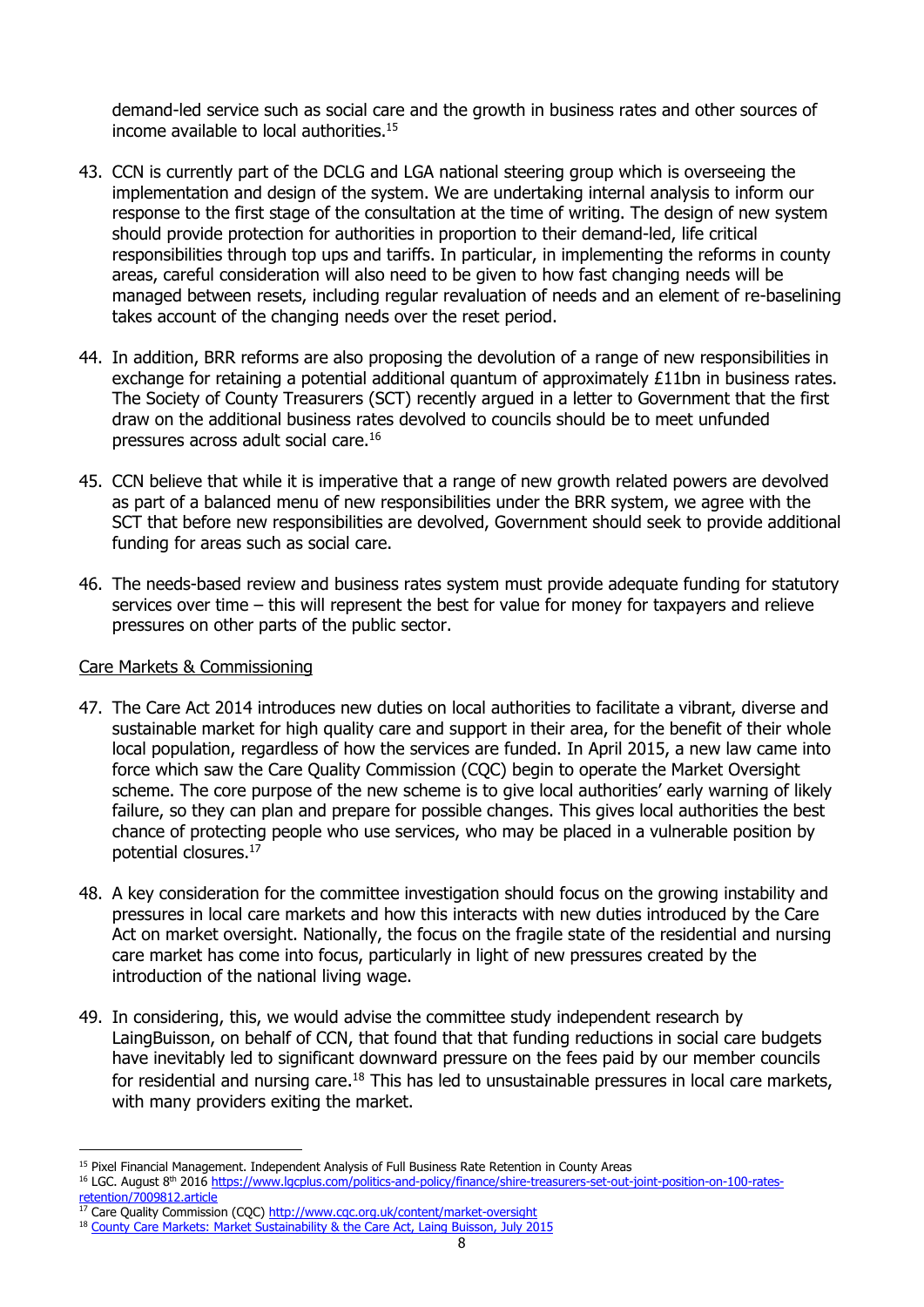- 50. Importantly for local authorities and their oversight duties, our research showed there is growing evidence of the development of a 'two-tier' polarised market, with providers seeking an ever increasing proportion of their business from higher fee paying 'self-funders', locking out local authorities from accessing segments of their local market.
- 51. In most cases local authorities manage the failure well at a local level, working with local providers and arranging for continuity of care by arranging alternative provision and making sure people continue to have their needs met.<sup>19</sup> However, the instability in the market could potentially increase the number of providers exiting the market and cases of failure. This was demonstrated by figures published by LaingBuisson in September 2015 that showed for the first time, capacity loss from closures exceeded, by 3,000 beds, capacity gain from new openings from October 2014-March 2015.<sup>20</sup>
- 52. If this trend continues, not only will local authorities face additional challenges in their ability to fulfil new oversight and market shaping duties, the NHS will find it increasingly difficult to arrange care at market discounts, or worse, difficult to arrange care at all. This will lead to escalating costs to the health service due to an increase in delayed discharges, with councils and health providers being unable to find quality and affordable residential and nursing placements to reduce demand on acute healthcare.

#### Impact on Quality & Scale of Service Delivery

- 53. Despite the funding challenges outlined above, and the reductions in the overall funding available, counties have worked hard to develop innovative new models of care in order to improve the quality of care people receive, deliver efficiency savings and protect expenditure on adult social care in relative terms.
- 54. Despite the pressures facing councils, CCN member councils continue to provide quality local services to those most in need. Residents in receipt of adult social care services in county areas not only rank their social care related quality of life (See table 6) as the highest of any local authority type, they also have the highest level of satisfaction with their care and support services. Added to this, service users in CCN member council areas feel that social care services make them feel safer and more secure (Table 7) when compared to other local authority areas.



<sup>19</sup> Care Quality Commission (CQC)<http://www.cqc.org.uk/content/market-oversight>

<sup>&</sup>lt;sup>20</sup> Government austerity measures have created two-tier long term care market which is failing state supported residents, LaingBuisson, [September 2015](https://www.laingbuisson.co.uk/MediaCentre/PressReleases/CareofOlderPeople27th.aspx)